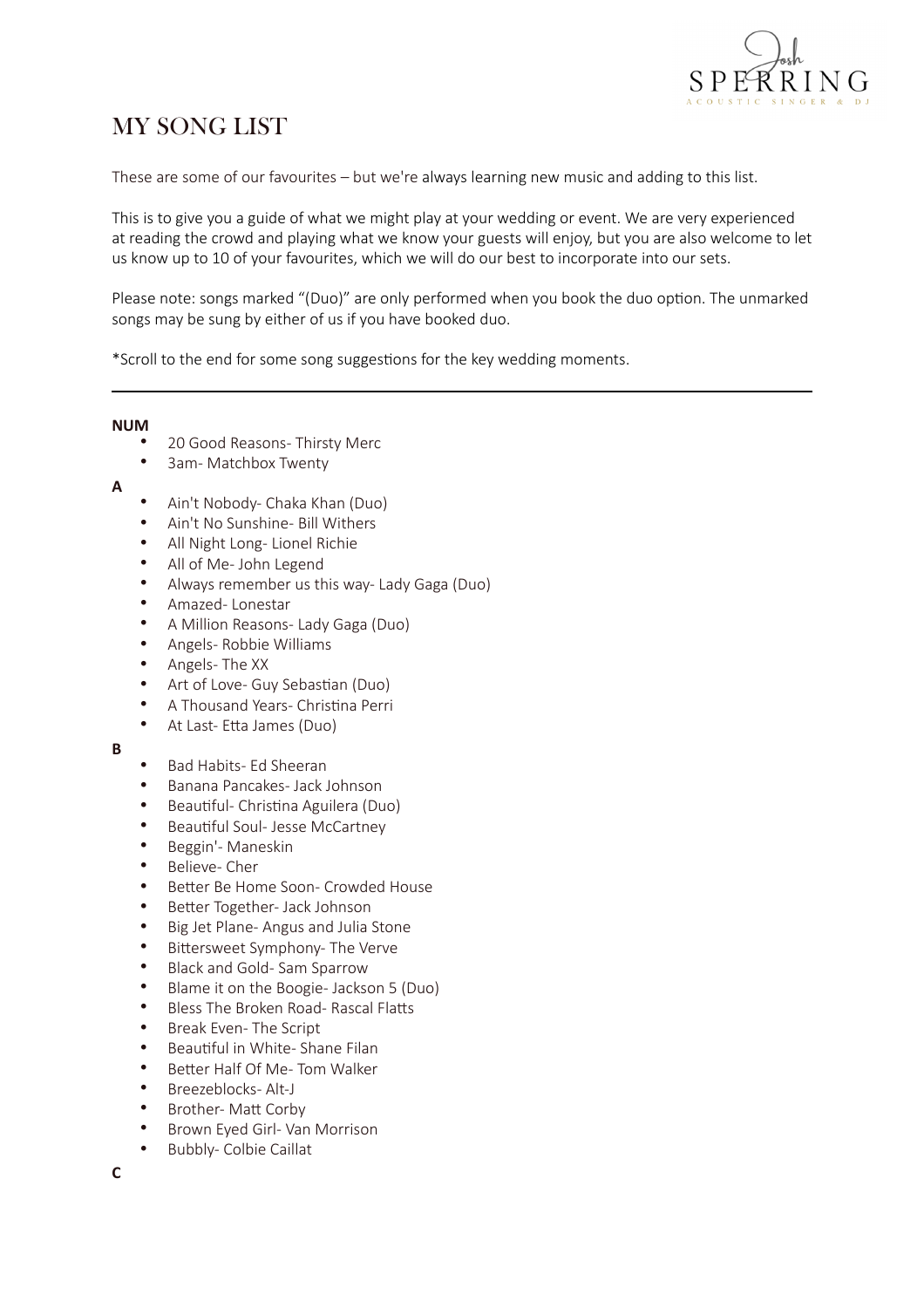

- Can You Feel The Love Tonight- Elton John
- Can't help falling in love Kina Grannis (Duo)
- Can't Stop the Feeling- Justin Timberlake (Duo)
- Can't take my eyes off you- Frankie Valli<br>• Careless Whisper- George Michael (Duo
- Careless Whisper- George Michael (Duo)
- Castle on the Hill- Ed Sheeran
- Change the World- Eric Clapton
- Cheerleader- OMI
- Cold Heart- Elton John/Dua Lipa (Duo)
- Corner of the Earth- Jamiroquai
- Crazy- Gnarls Barkley
- Crazy In Love- Beyonce (Duo)
- Crazy Little Thing Called Love- Queen
- Creep- Radiohead
- **D**
- Dance Monkey- Tones & I
- Don't Dream it's Over- Crowded House
- Don't Look Back In Anger Oasis
- Dreams- Fleetwood Mac
- Dream To Me- The Cranberries
- Drive- Incubus
- Drops of Jupiter- Train
- Dumb Things-Paul Kelly
- **E**
- Easy- The Commodores<br>• Englishman In New York
- Englishman In New York- Sting
- Even When I'm Sleeping- Leonardo's Bride
- Everybody Hurts- REM
- Everybody Wants to Rule the World- Tears for Fears
- Every Breath You Take- The Police
- Everything- Michael Buble
- Everything Has Changed- Ed Sheeran/Taylor Swift (Duo)
- Everything I Do- Bryan Adams
- **F**
- Faith- George Michael
- Fall at Your Feet- Crowded House
- Falling Like The Stars- James Arthur
- Feeding Line- Boy and Bear
- Feels Like Home- Chantal Kreviazuk
- Fields of Gold- Sting
- Fire and the Flood- Vance Joy
- Fix You- Coldplay
- Forever You and Me- Teskey Brothers
- Fly me to the Moon- Frank Sinatra
- For You I Will- Teddy Geiger
- From This Moment- Shania Twain (Duo)
- **G**
- Get Lucky- Daft Punk (Duo)
- Girls Just Wanna Have Fun- Cindi Lauper
- Give Me One Reason- Tracy Chapman (Duo)
- Glycerine- Bush
- Gravity- John Mayer
- Grenade- Bruno Mars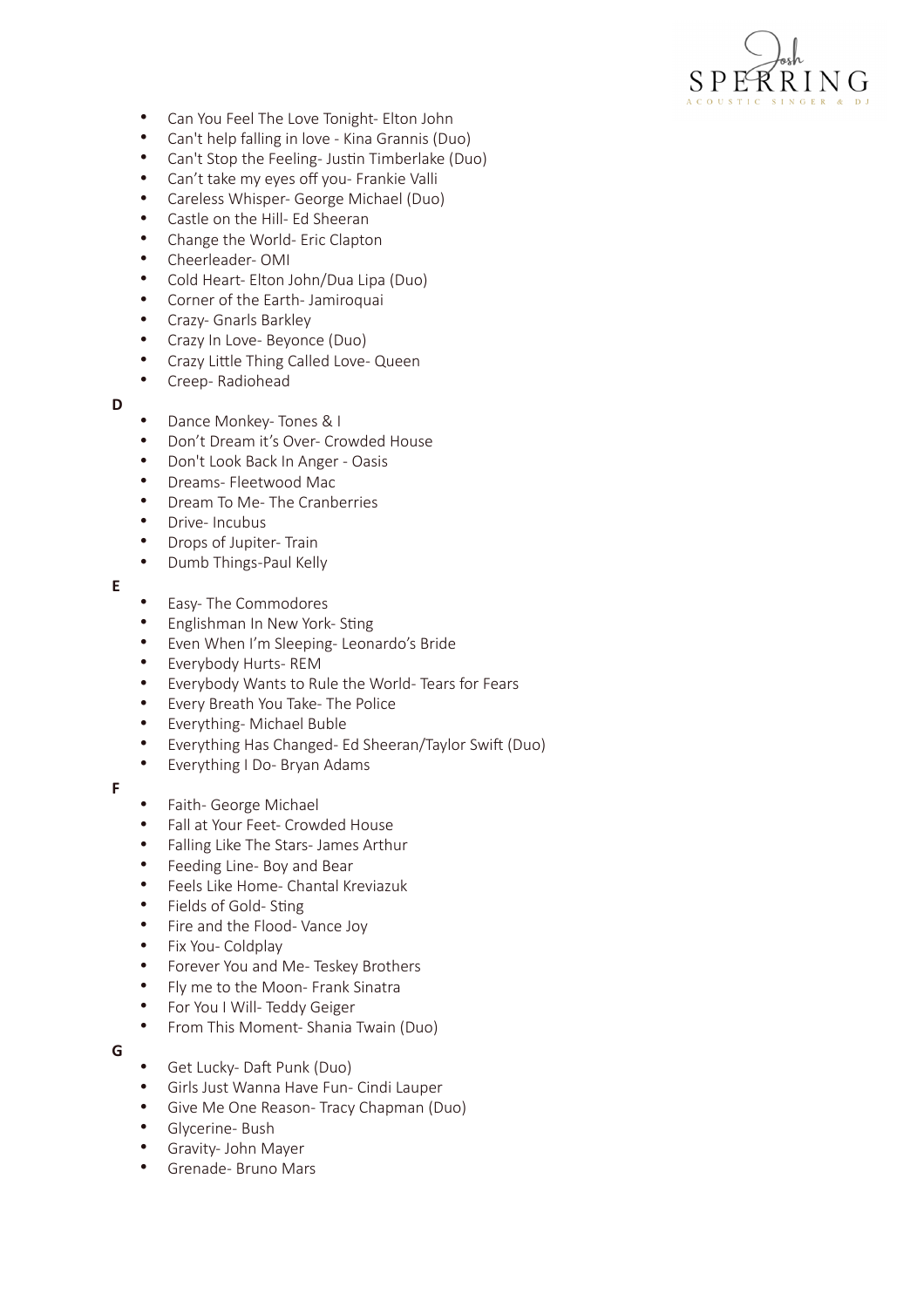

#### **H**

- Hallelujah- Leonard Cohan
- Halo- Beyoncé (Duo)
- Happy- Pharrell Williams (Duo)
- Have You Ever Seen The Rain- Creedence Clearwater Revival
- Hearts Don't Break Around Here- Ed Sheeran
- Heat Waves- Glass Animals
- Heaven- Bryan Adams
- Here Comes the Sun- The Beatles
- Here Without You- Three Doors Down
- Hero- Enrique Iglesias
- Hey Jude- The Beatles
- High- The Lighthouse Family
- Hold My Girl- George Ezra
- Holy- Justin Bieber
- Holy Grail- Hunters and Collectors
- Home- Michael Buble
- Horses- Darryl Braithwaite
- Hotel California- The Eagles
- How Deep is Your Love- The Beegees
- How Long Will I Love You- Ellie Goulding (Duo)
- How Sweet It Is- James Taylor
- How To Save A Life- The Fray
- How Will I Know- Sam Smith version
- **I**
- I Do- Colbie Caillat
- I Don't Wanna Miss A Thing- Aerosmith
- If I Ain't Got You- Alicia Keys (Duo)
- If You Could Only See- Tonic
- I Get To Love You- Ruelle (Duo)
- I Just Can't Stop Loving You- Michael Jackson (Duo)
- I Knew I Loved You- Savage Garden
- I'm Yours- Jason Mraz
- In Case You Didn't Know- Brett Young
- I Need A Dollar- Aloe Blacc
- In the Air Tonight- Phil Collins
- I'm Gonna Be (500 Miles)- Sleeping At Last Version
- I'm Like A Bird- Nelly Furtado (Duo)
- I'm Not the Only One- Sam Smith
- Imagine- John Lennon
- Iris- Googoo Dolls
- Isn't She Lovely- Stevie Wonder (Duo)<br>• I Wanna Dance With Somebody- Whit
- I Wanna Dance With Somebody- Whitney Houston (Duo)

**J**

- Jolene- Dolly Parton (Duo)
- Just the two of us- Bill Withers
- Just You and I- Tom Walker
- **K**
- Khe Sanh- Cold Chisel
- Killing Me Softly- The Fugees (Duo)
- Kiss From A Rose- Seal
- Kiss Me- Sixpense None The Richer

**L**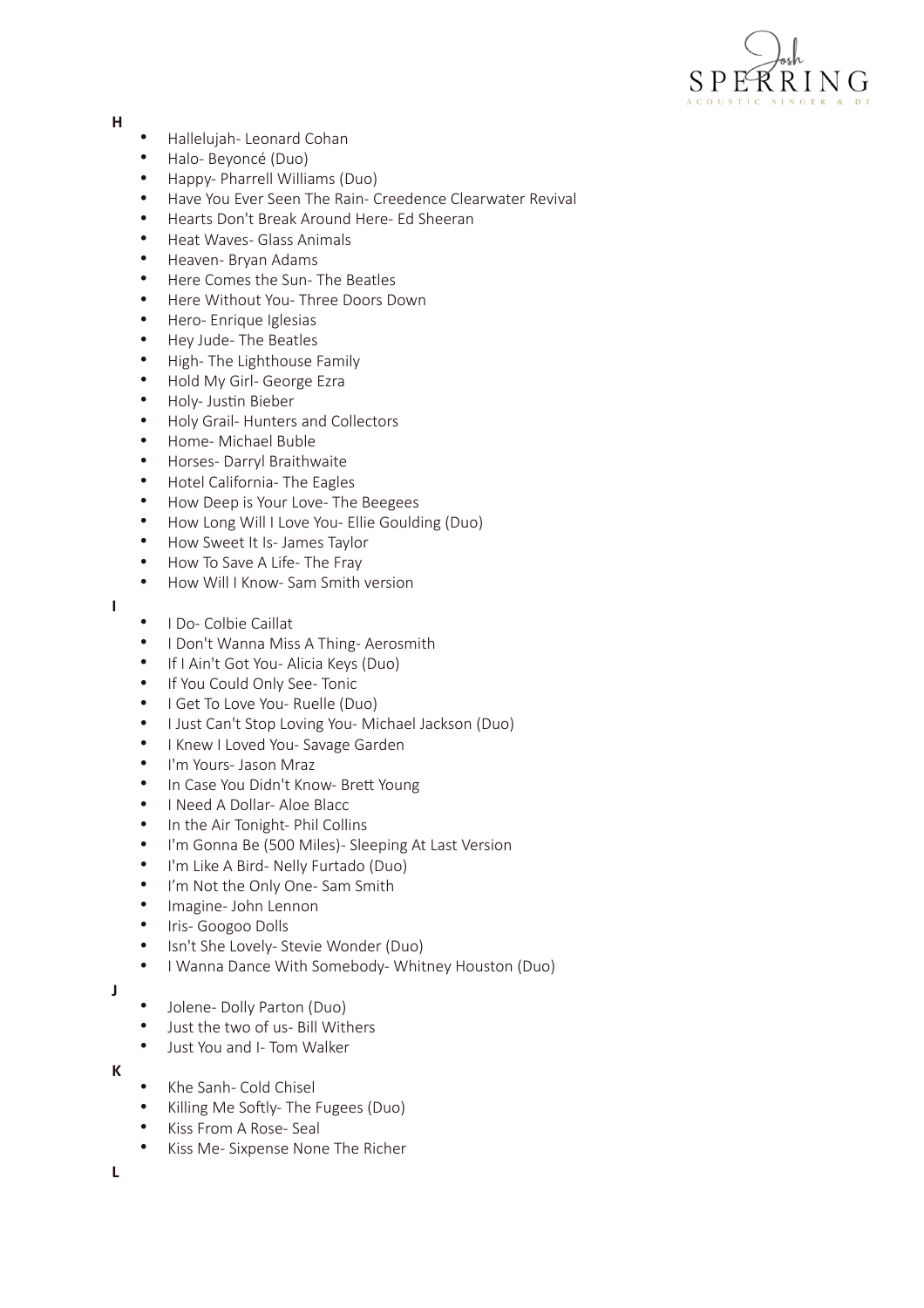

- Last Request- Paulo Ntini
- Lean on Me- Bill Withers
- Learn to Fly- Foo Fighters
- Lego House- Ed Sheeran
- Let Her Go- Passenger
- Let It Be- The Beatles
- Let's Stay Together- Al Green (Duo)
- Like A Stone- Audioslave
- Like I'm Gonna Lose You- Megan Trainor/John Legend (Duo)
- Locked Out of Heaven- Bruno Mars
- Lonely Boy- The Black Keys
- Lonely No More Rob Thomas
- L.O.V.E- Nat King Cole
- Love at First Sight- Kylie Minogue
- Lovely Day- Bill Withers
- Love Someone- Lukas Graham
- Love Story- Taylor Swift (Duo)
- Love Yourself- Justin Bieber
- Lucky- Jason Mraz/Colbie Caillat (Duo)

#### **M**

- Mad World- Gary Jules
- Magic- Coldplay
- Make You Feel My Love- Adele
- Making Memories of Us- Keith Urban
- Marry Me- Train
- Marry You- Bruno Mars (Duo)
- Memories- Maroon 5
- Missing Piece- Vance Joy
- Moondance- Van Morrison
- Mr. Brightside- The Killers
- My Girl- The Temptations
- My Gun- The Rubens
- My Happiness- Powderfinger
- My Hero- The Foo Fighters
- My My My-Troy Sivan

## **N**

- Never Tear Us Apart- INXS
- No Diggity- Blackstreet
- No one- Alicia Keys (Duo)
- No Scubs- TLC (Duo)

**O**

- One Crowded Hour- Augie March
- One Love- U2
- Only You Can Love Me This Way- Keith Urban
- Over the Rainbow- Israel Kamakawiwoole

## **P**

- Patience- Chris Cornell version
- Perfect- Ed Sheeran
- Pompeii- Bastille
- **R**
- Riptide- Vance Joy
- River- Leon Bridges
- Runaway- The Corrs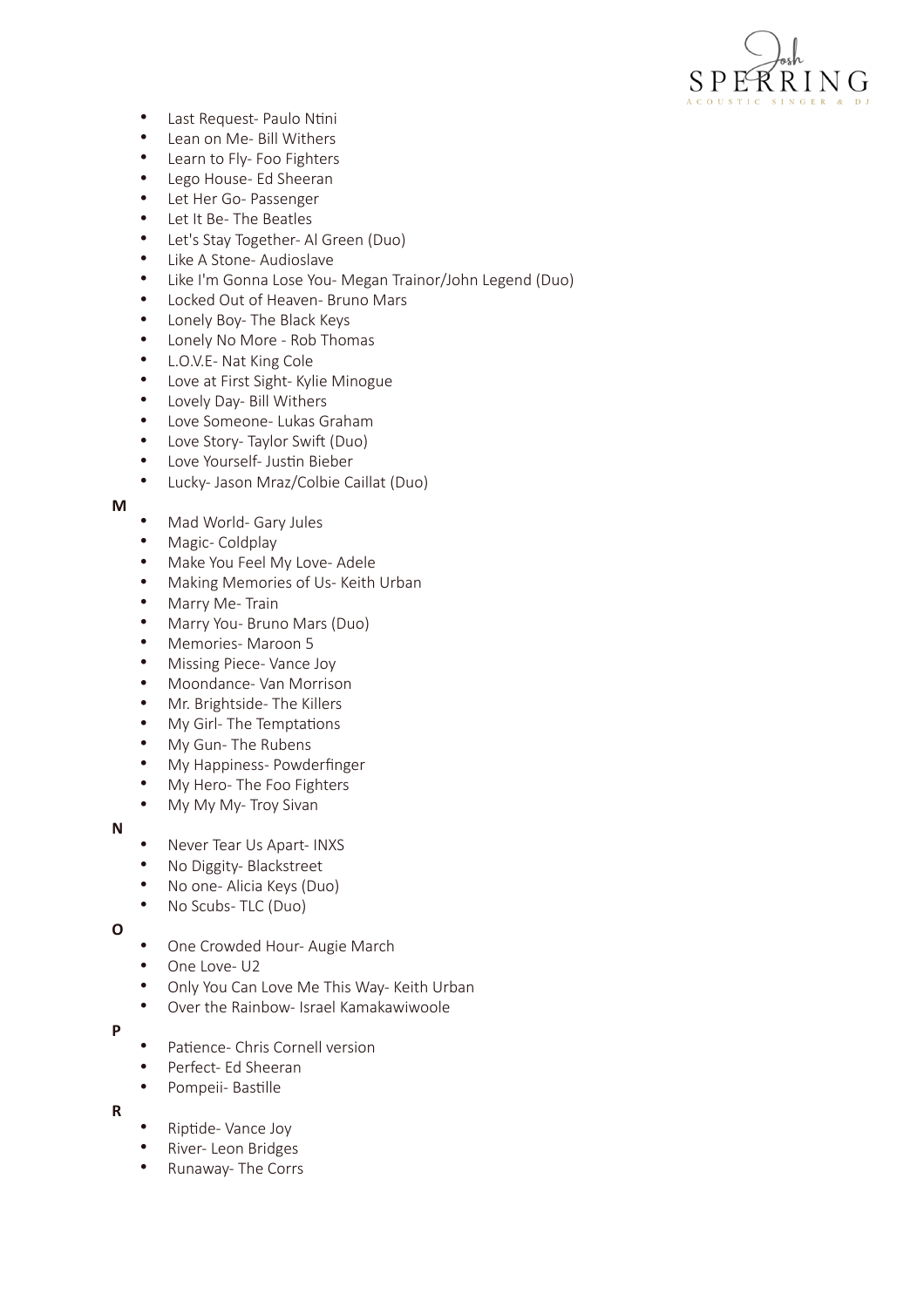

#### **S**

- Senorita- Shawn Mendes, Camilla Cabello (Duo)
- Set In Stone- Guy Sebastian (Duo)
- Shallow- A Star Is Born (Duo)
- Shape of You- Ed Sheeran
- She Will Be Loved- Maroon 5
- Shimmer- Fuel
- Shotgun- George Ezra
- Shut Up and Dance- Walk the Moon
- Signed, Sealed, Delivered- Stevie Wonder
- Sittin' On the Dock of the Bay- Otis Redding
- Sitting, Waiting, Wishing- Jack Johnson
- So Beautiful- Pete Murray
- So Into You- Tamia (Duo)
- Someday, Someday- Thirsty Merc
- Someone Like You- Adele (Duo)
- Something About The Way You Look Tonight- Elton John
- Songbird- Bernard Fanning
- Sorry- Justin Bieber
- Stand By Me- Ben E King
- Stay With Me- Sam Smith
- Steal My Kisses- Ben Harper
- Stop and Stare- One Republic
- Stuck in the middle with you- Stealers Wheel
- Superman- Five For Fighting
- Sunday Best- Surfaces
- Sunday Morning- Maroon 5
- Sunsets- Powderfinger
- Sway- Michael Buble version
- **T**
- Take Me Home Country Roads- Music Travel Love Version
- Take My Breath Away- Berlin (Duo)
- Teardrops- Womack & Womack (Duo)
- Teenage Dirtbag- Wheatus
- Tenerife Sea- Ed Sheeran
- That's Amore- Dean Martin
- The Best- Tina Turner
- The Luckiest- Ben Folds
- The Fighter- Keith Urban (Duo)
- The Only Exception- Paramore
- The Scientist- Coldplay
- The Special Two-Missy Higgins<br>• The Way You Look Tonight-Fran
- The Way You Look Tonight- Frank Sinatra
- The Way You Make Me Feel- Michael Jackson (Duo)
- Thinking Out Loud- Ed Sheeran
- This Love- Maroon 5
- Time After Time- Cyndi Lauper (Duo)
- Times Like These- Foo Fighters
- Treat You Better- Shawn Mendes
- True Colours- Cyndi Lauper
- To Love Somebody- Bee Gees
- To The Moon and Back- Savage Garden
- Turn Your Lights Down Low- (Duo with Rowie)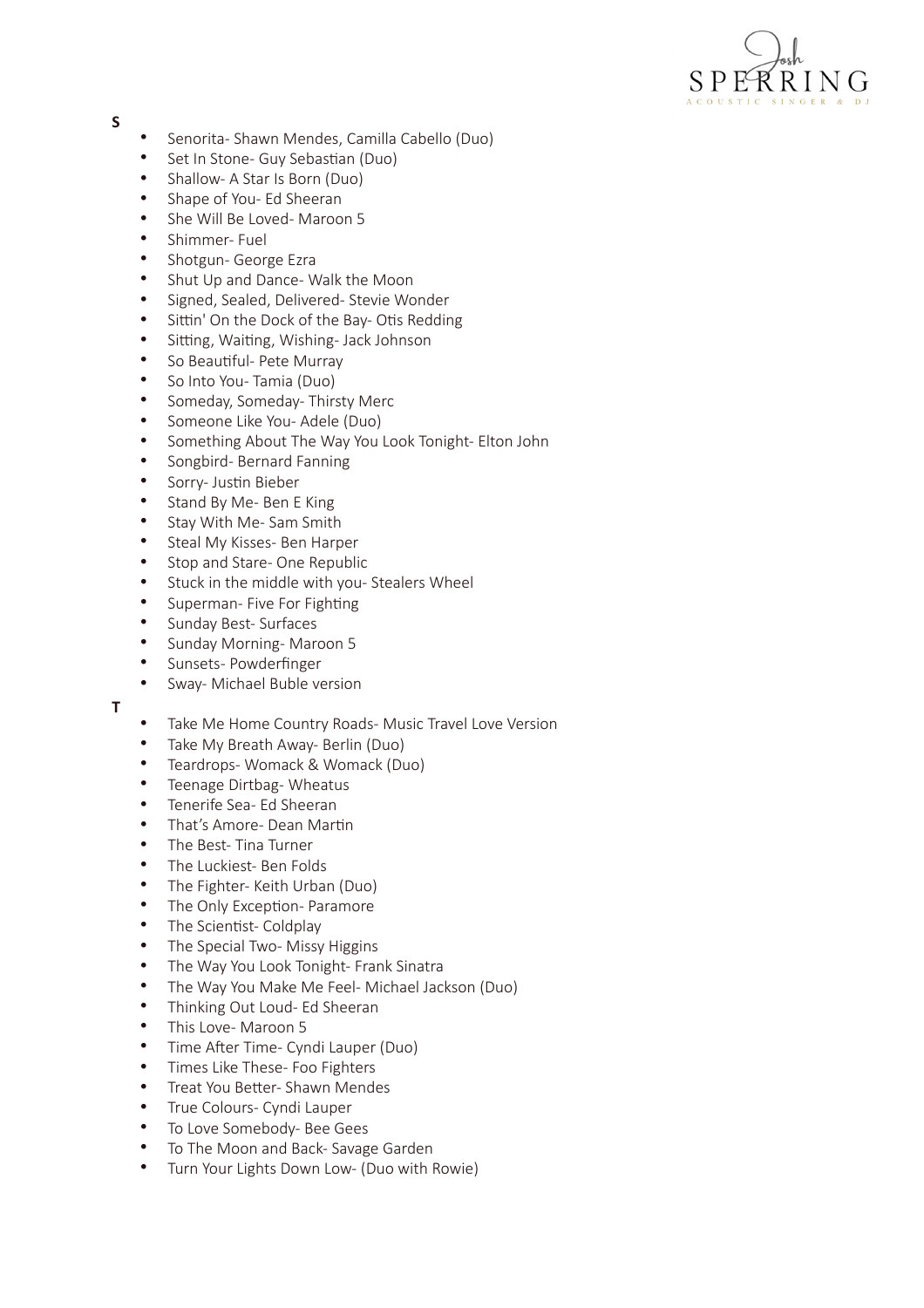

- Truly, Madly, Deeply- Savage Garden
- Two of Us- Birds of Tokyo
- Two Strong Hearts- John Farnham

**U**

- Under The Bridge- Red Hot Chilli Peppers
- Under The Milky Way- The Church
- Use Somebody- Kings of Leon

**V**

- Valerie- Amy Winehouse
- Viva La Vida- Coldplay

**W**

- Wanted- Hunter Hayes
- Wasn't Expecting That- Jamie Lawson
- Watermelon Sugar- Harry Styles
- Weather With You- Crowded House
- What About Me?- Shannon Noll
- What Do You Mean?- Justin Bieber
- When Doves Cry- Prince
- When I'm Sixty-Four- The Beatles
- When I Was Your Man- Bruno Mars
- When The Weather Is Fine- Thirsty Merc
- When You Say Nothing At All- Ronan Keating
- Wild World- Cat Stevens
- Wonderful Tonight- Eric Clapton
- Wonderwall- Oasis
- **X**

## • XO- John Mayer

**Y**

- Yellow- Coldplay
- Yesterday- The Beatles
- You- Dan + Shay
- You and me- Lifehouse
- You Are The Reason- Calum Scott
- You Found Me- The Fray
- You Make My Dreams Come True- Hall & Oates
- Youngblood- 5SOS
- You're My Best Friend- Queen
- You're The One That I Want- Grease (acoustic version)
- You're Still The One- Shania Twain (Duo)
- You're The Voice- John Farnham
- Your Body Is A Wonderland- John Mayer
- You Were Meant For Me- Jewel (Duo)

## WALKING DOWN THE AISLE or SIGNING THE REGISTRY SUGGESTIONS:

- All Of Me- John Legend
- Amazed- Lonestar
- A Thousand Years- Christina Perri
- At Last- Etta James (Duo)
- Beautiful in White- Shane Filan
- Better Half of Me- Tom Walker
- Better Together- Jack Johnson
- Bless The Broken Road- Travis Atreo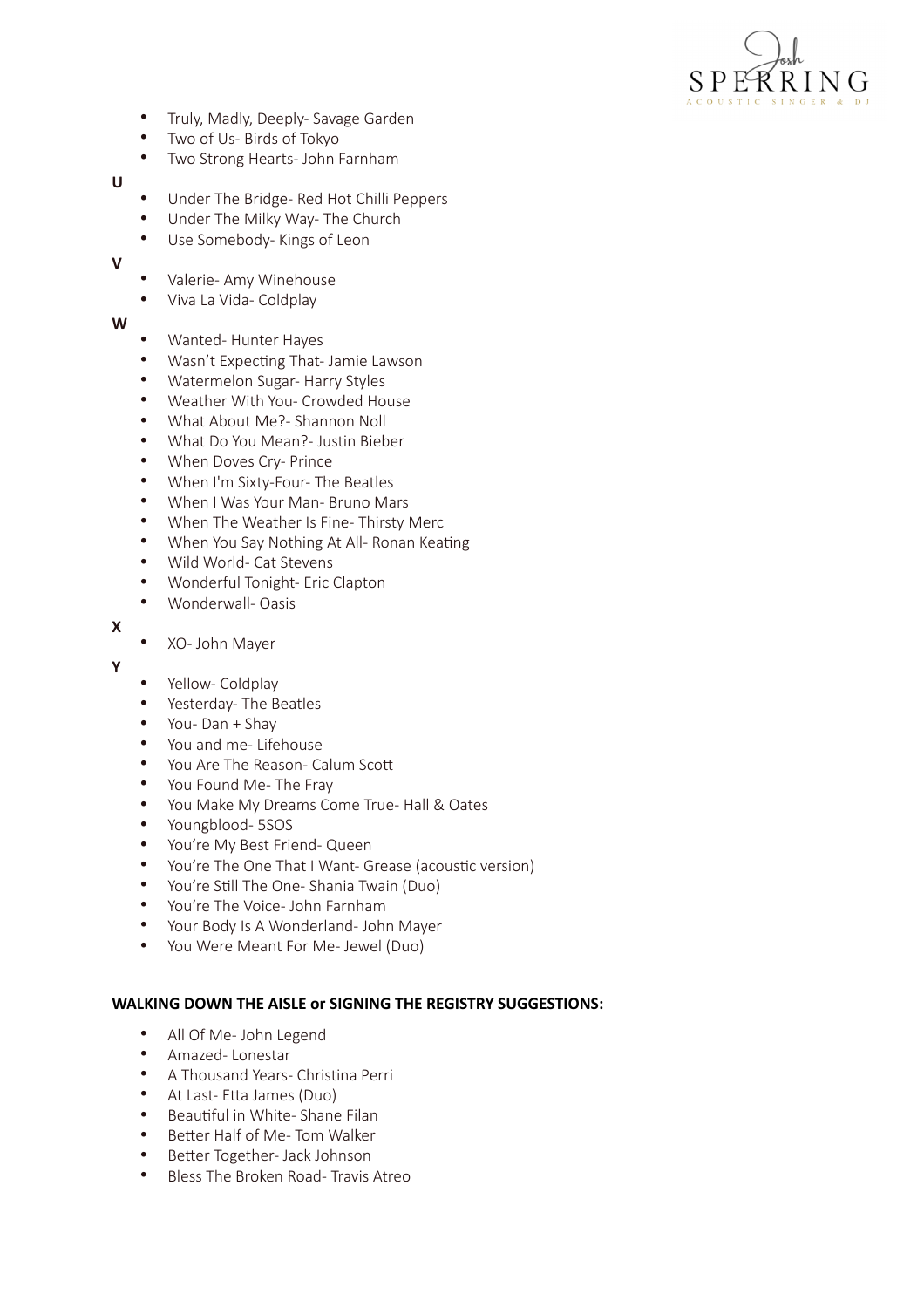

- Can You Feel The Love Tonight- Elton John
- Can't Help Falling In Love- Kina Grannis Version (Duo)
- Can't Take My Eye Off You- Frankie Valli
- Change The World- Eric Clapton
- Even When I'm Sleeping- Leonardo's Bride
- Everything Has Changed- Taylor Swift (Duo)
- Everything I Do- Bryan Adams
- Feels Like Home- Matt Johnson Version
- Fly Me to The Moon- Frank Sinatra
- Forever You and Me- Teskey Brothers
- Halo- Beyonce (Duo)
- Hearts Don't Break Around Here- Ed Sheeran
- Heaven- Bryan Adams
- Hero- Enrique Iglesias
- Higher Love- Steve Winwood (Grace Grundy version)
- Hold My Girl- George Ezra
- How Deep Is Your Love- The Beegees
- How Long Will I Love You- Ellie Goulding
- If I Ain't Got You- Alicia Keys (Duo)
- I Get to Love You- Ruelle (Duo)
- I Just Can't Stop Loving You- Michael Jackson (Duo)
- I Knew I Loved You- Savage Garden
- I'll Be- Edwin McCain
- Let's Stay Together- Al Green (Duo)
- L.O.V.E- Nat King Cole
- Love Someone- Lukas Graham
- Lucky- Jason Mraz, Colbie Caillat (Duo)
- Make You Feel My Love- Adelle
- Making Memories of Us- Keith Urban
- Marry Me- Train
- No one- Alicia Keys (Duo)
- Only You Can Love Me This Way- Keith Urban
- Over & Over Again- Nathan Sykes, Ariana Grande (Duo)
- Over the Rainbow- Israel Kamakawiwoole
- Perfect- Ed Sheeran
- So Into You- Tamia (Duo)
- Something About The Way You Look Tonight- Elton John
- Stand By Me- Ben E King
- Take Me Home Country Roads- Music Travel Love Version
- Take My Breath Away- Berlin (Duo)
- Tenerife Sea- Ed Sheeran
- The Best- Tina Turner
- The Way You Look Tonight- Frank Sinatra
- Thinking Out Loud- Ed Sheeran
- To Love Somebody- Beegees
- True Colours- Cyndi Lauper
- Truly, Madly, Deeply- Savage Garden
- Two Strong Hearts- John Farnham
- Wanted- Hunter Hayes
- When You Say Nothing At All- Ronan Keating
- Wonderful Tonight- Eric Clapton
- XO- John Mayer
- You & Me- Lifehouse